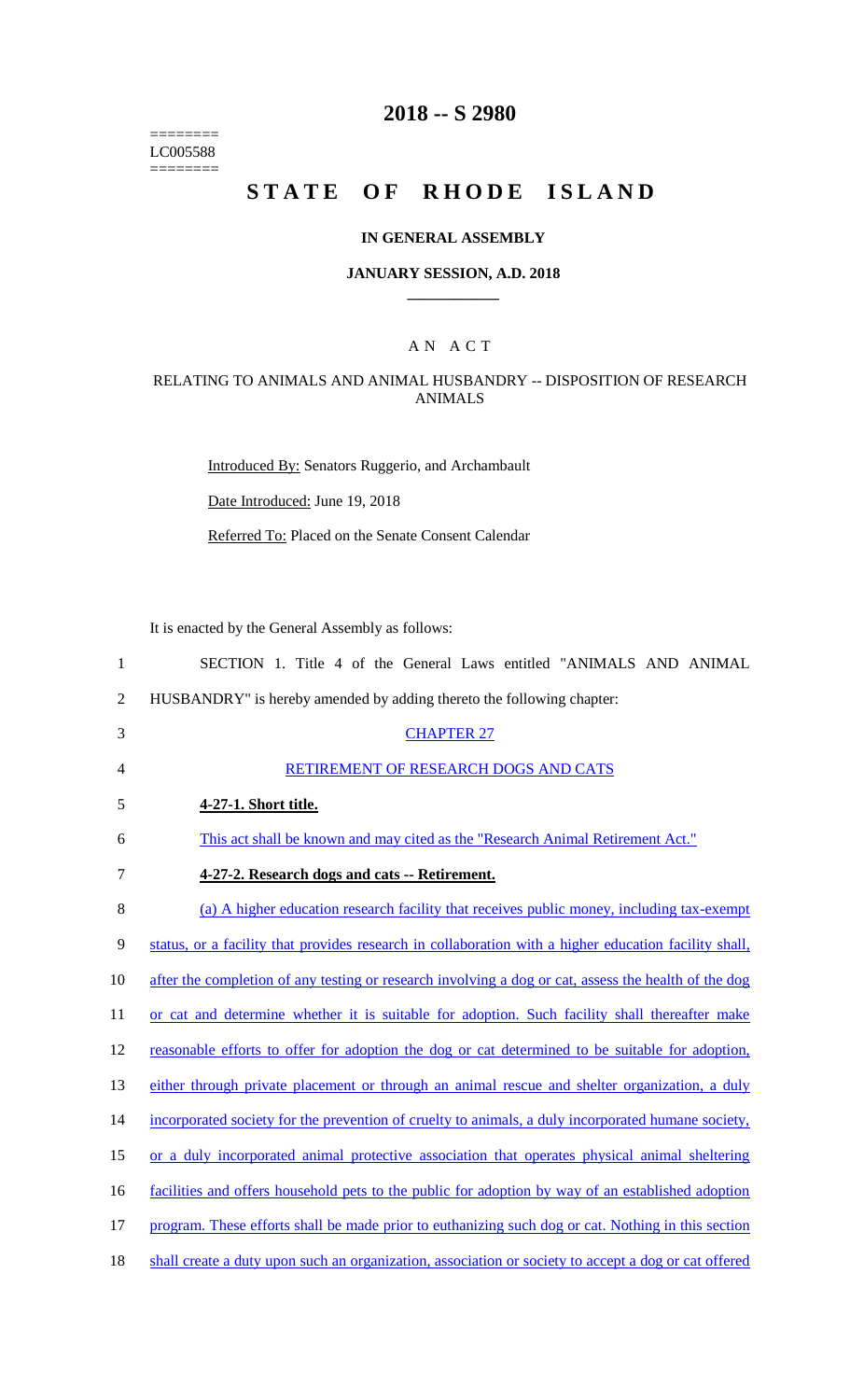- 1 by a higher education research facility for adoption.
- 2 (b) A facility that is required to offer dogs or cats for adoption under this section may
- 3 enter into an agreement with an animal rescue and shelter organization, a duly incorporated
- 4 society for the prevention of cruelty to animals, a duly incorporated humane society, or a duly
- 5 incorporated animal protective association that operates physical animal sheltering facilities and
- 6 offers household pets to the public for adoption by way of an established adoption program.
- 7 (c) The attending or institutional veterinarian at a facility that is required to offer dogs or
- 8 cats for adoption under this section shall have the authority to assess the health of an animal and
- 9 determine whether an animal is suitable for adoption.
- 10 SECTION 2. This act shall take effect upon passage.

======== LC005588 ========